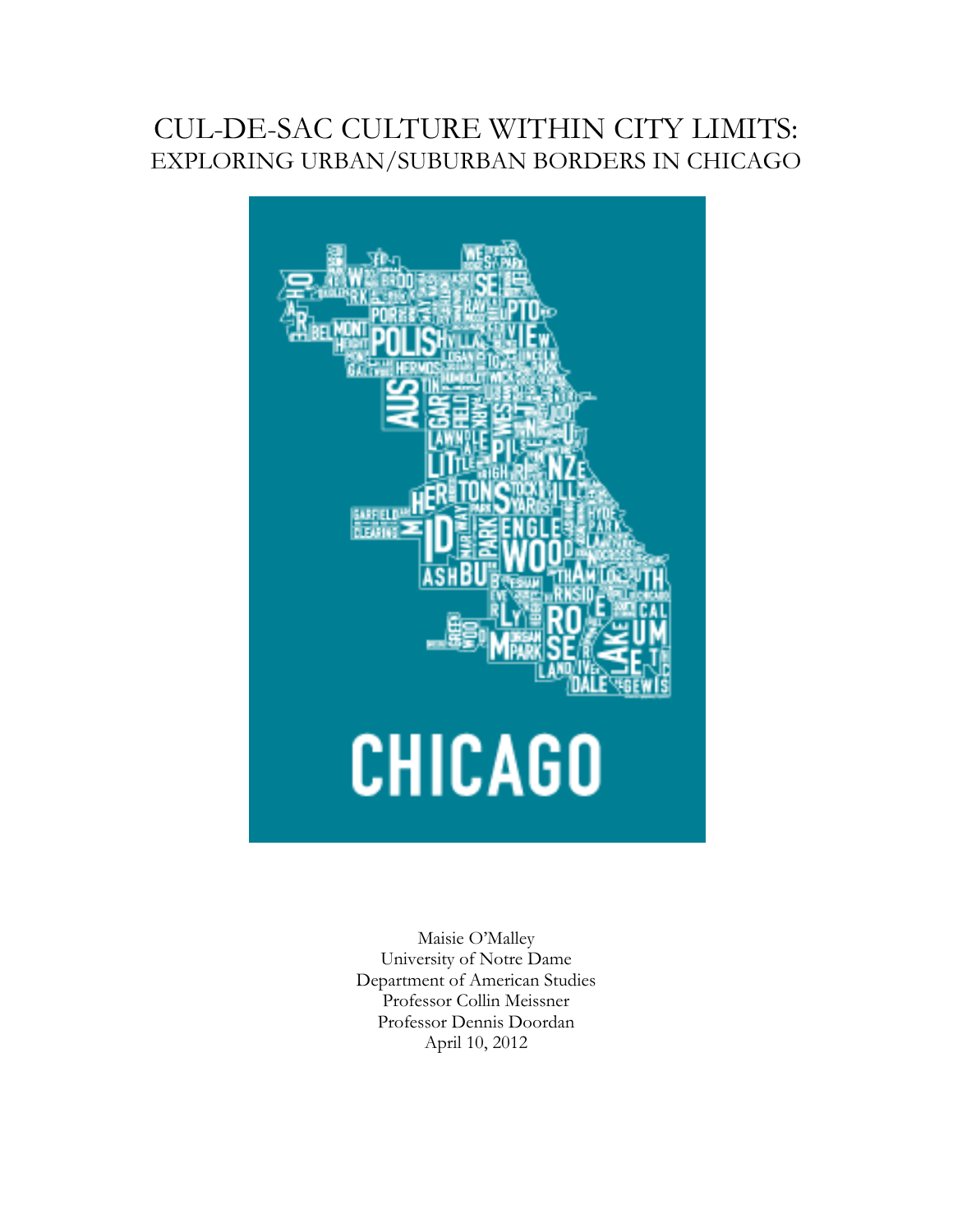## Table of Contents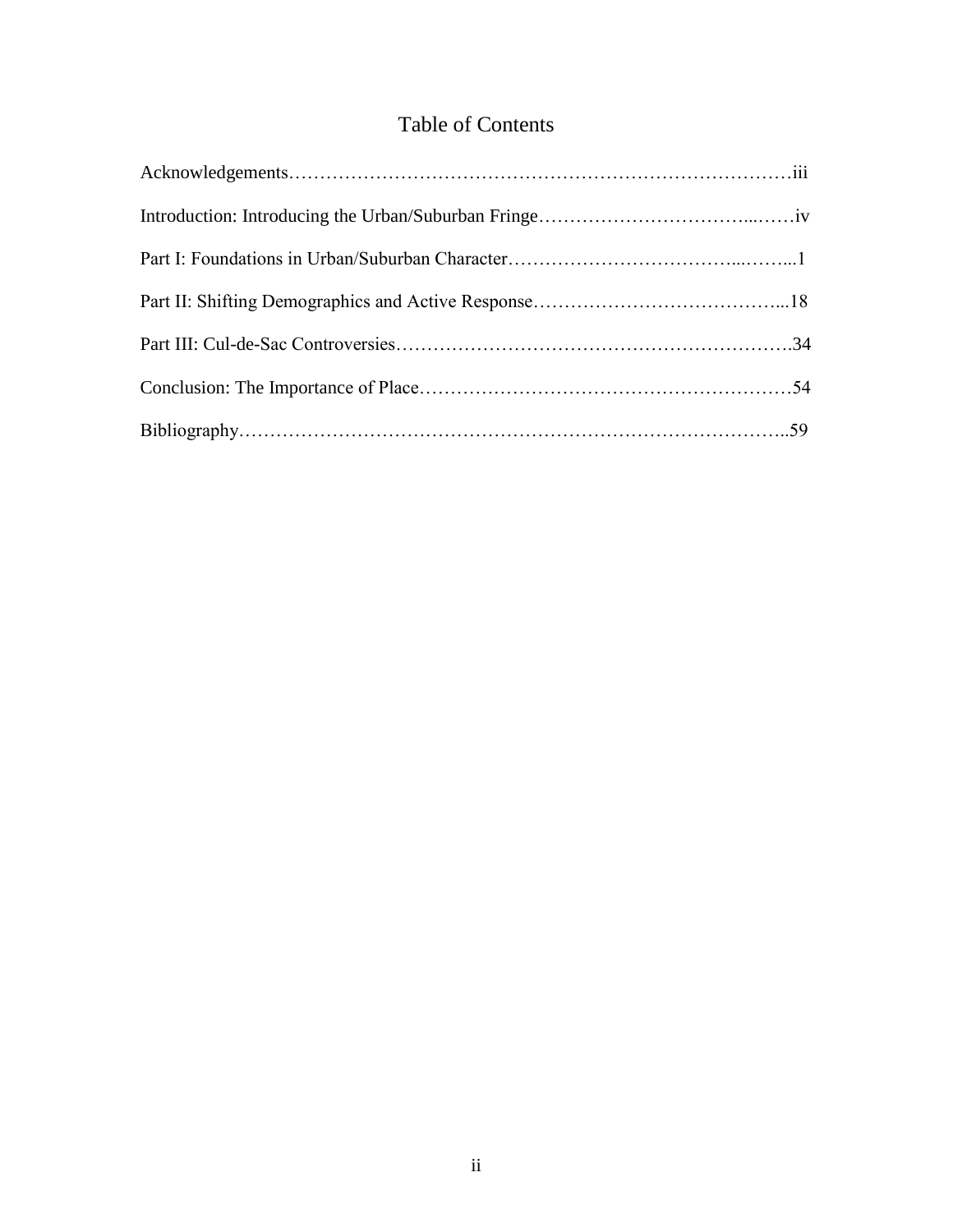I would first like to thank the Department of American Studies at Notre Dame for challenging me to pursue my own interests. In "Introduction to American Studies" the Fall of my sophomore year, I wrote an essay about suburbs for Erika Doss that received a C. Dissuaded but determined, I continued to engage with ideas of urbanization and suburbanization inside and outside of class. I cannot fully articulate how grateful I am for the opportunities presented by the Department of American Studies.

Gratitude must also be extended to the support structure within the Department specifically to my advisor Professor Collin Meissner, Professor Jason Ruiz, and Professor Anne Coleman, who have all left an indelible mark on the project. I would also like to thank my fellow thesis writers who have made the process tolerable—and even enjoyable at times. Further, thanks must also be attributed to the staff at Waddick's who have been present during the majority of the writing process, and who have turned a blind eye to our consumption of their stock of oyster crackers.

Research for this project was made markedly easier due to the enthusiasm of the Ridge Historical Society and the generosity of Sue Delves. Both provided a wealth of primary sources without which the project would lack many of its strengths.

Finally, I want to thank my mom for nurturing in me an appreciation for the integrity of neighborhoods and the importance of Chicago as a city. This project is in some ways the culmination of 22 years of physical and mental exploration of Chicago's urban and peripheral landscape, which my mom has provided guidance, support, and enthusiasm.

iii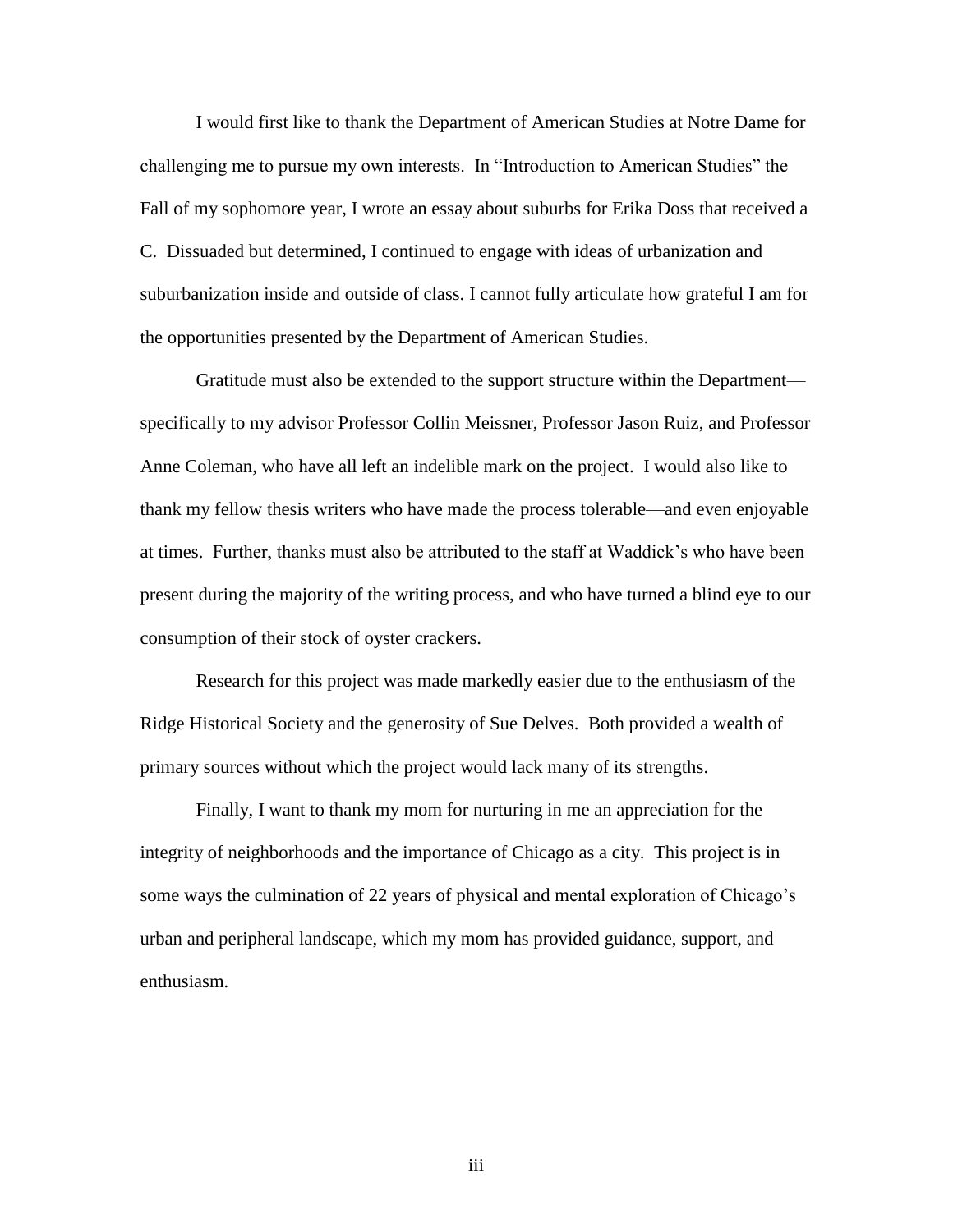## INTRODUCING THE

## URBAN/SUBURBAN FRINGE

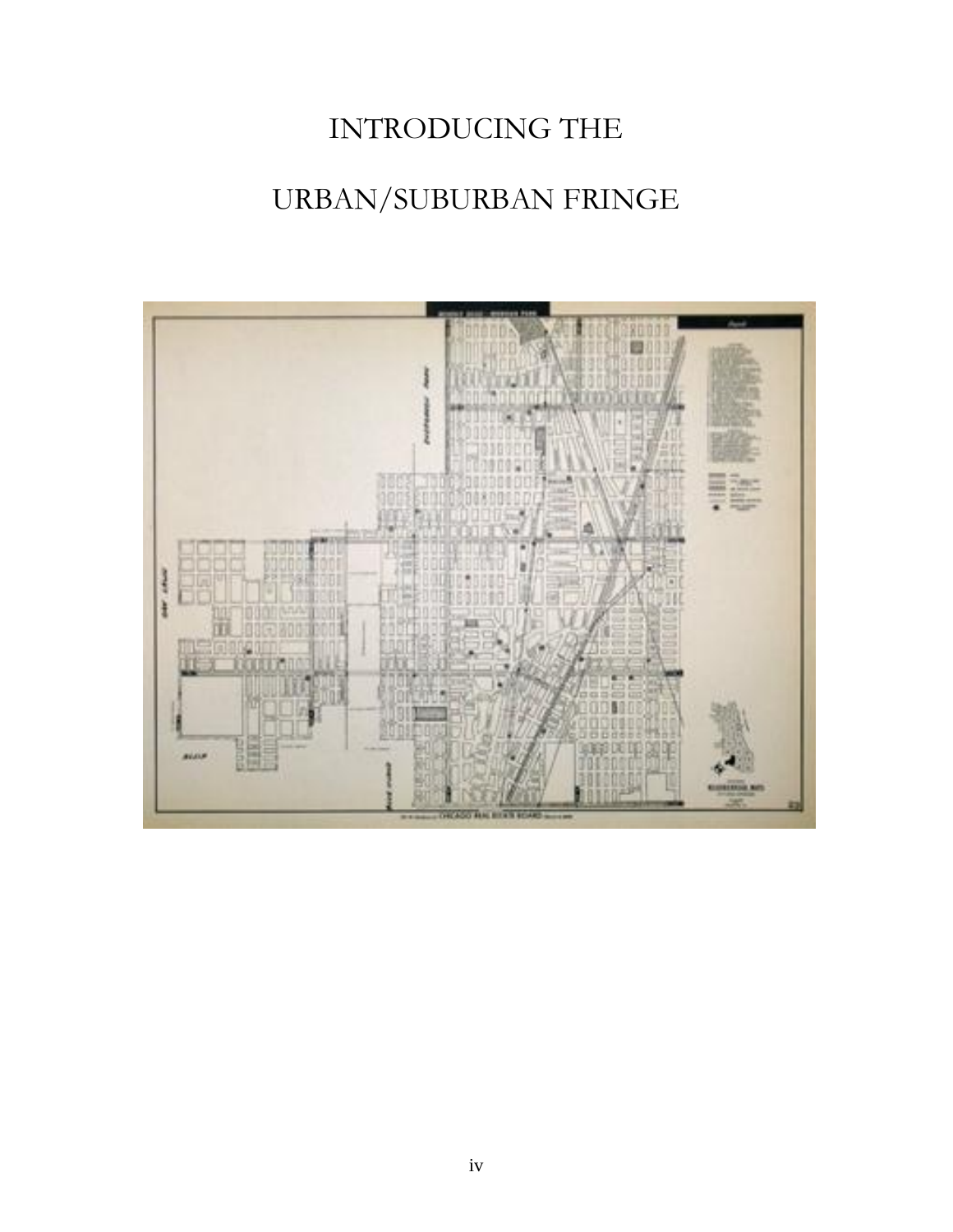This thesis project was born out of an annoyance with an interaction that residents of the Chicagoland area<sup>1</sup> are familiar with:

"Where are you from?"

"Chicago"

 $\overline{a}$ 

"Oh OK, what suburb?"

A dilemma arises when one lives within the actual city limits:

"I don't live in a suburb; I live in the city"

"No, but really, what suburb?"

I live in Chicago—my neighborhood, Morgan Park, comprises half of the greater area referred to as Beverly/Morgan Park, and though it lies furthest southwest from the city center my address still reads Chicago, Illinois. Chicago, as a municipal entity, is comprised of 77 distinct residential areas.<sup>2</sup> Chicagoland, as an abstract regional identity, incorporates disparate suburban communities and blurs the borders between urban and suburban. As such, suburban residents are able to present themselves as city dwellers though they may be inhabitants of a subdivision an hour outside the city. These lost distinctions effectively mask the importance of Chicago's urban neighborhoods. More importantly, the general inclusivity of the notion of Chicagoland misrepresents suburbia's inherent exclusivity. Ironically, residents of suburban communities who present themselves as Chicagoans neglect the fact that their suburb was probably resistant to an

<sup>&</sup>lt;sup>1</sup> The term "Chicagoland" refers to the greater metropolitan area that envelops a geographic space of over 4,400 square miles with a population that exceeds 9.5 million people. Chicagoland's boundaries are unclear, but expand past the actual city limits to include areas as dissimilar socioeconomically, geographically, and architecturally as Riverside and Robbins. These disparate communities, though separated on numerous levels, share a common bond—inclusion into the greater fabric of the city of Chicago. Residents of such suburban municipalities often readily offer that they live in Chicago, yet compared to the typically urban center these communities are decidedly and definitely suburban.

<sup>2</sup> Ann Durkin Keating, *Chicago Neighborhoods and Suburbs: A Historical Guide* (Chicago: The University of Chicago Press, 2008). These "Community Areas" are an important aspect of Chicago and will garner further explanation later in the introduction.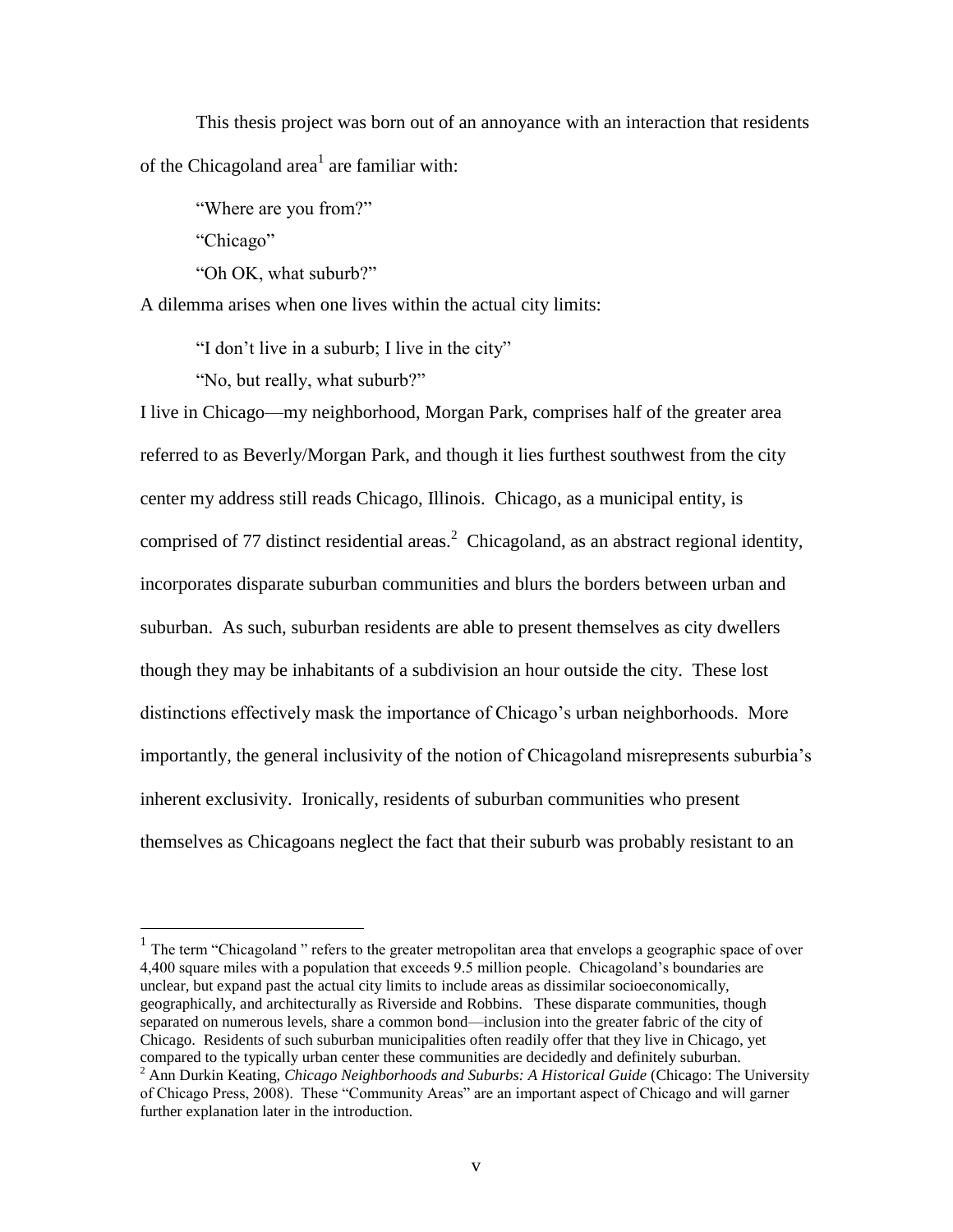urban annexation for the sole reason of preserving its unique suburban identity and separating its version of the American Dream from Chicago's urban conceptualization.

Whenever presented with the city-suburb conundrum, I do my best to calmly explain that, No, I don't live in a suburb, and Yes, there are people from Chicago who actually live in the city. Yet, my stance in this argument recently shifted. Through engaging with various books related to urban planning, namely Daniel Burnham and Edward Bennett's *Plan of Chicago*, Jane Jacobs' *The Death and Life of Great American Cities*, and *Suburban Nation: The Rise of Sprawl and the Decline of the American Dream*, I have come to realize that Beverly/Morgan Park cannot be categorized as distinctly urban. Further research elucidated the notion that there existed in Beverly/Morgan Park an intersection of suburban and urban characteristics that is a product of the community's efforts to shape its own version of suburbia on the urban fringe.



Map of Beverly/Morgan Park

Beverly/Morgan Park is the furthest southwest neighborhood in the city of Chicago, about twelve miles south of the Loop. The area is bordered by  $87<sup>th</sup>$  street to the north and 119<sup>th</sup> to the south, and Vincennes to the east and California to the west. The neighborhood is easily defined as Beverly/Morgan Park, but the border street of 107th demarcates these two areas. As of 2000, Beverly housed 21,992 residents, 64.7% of whom were White, and 32% of

vi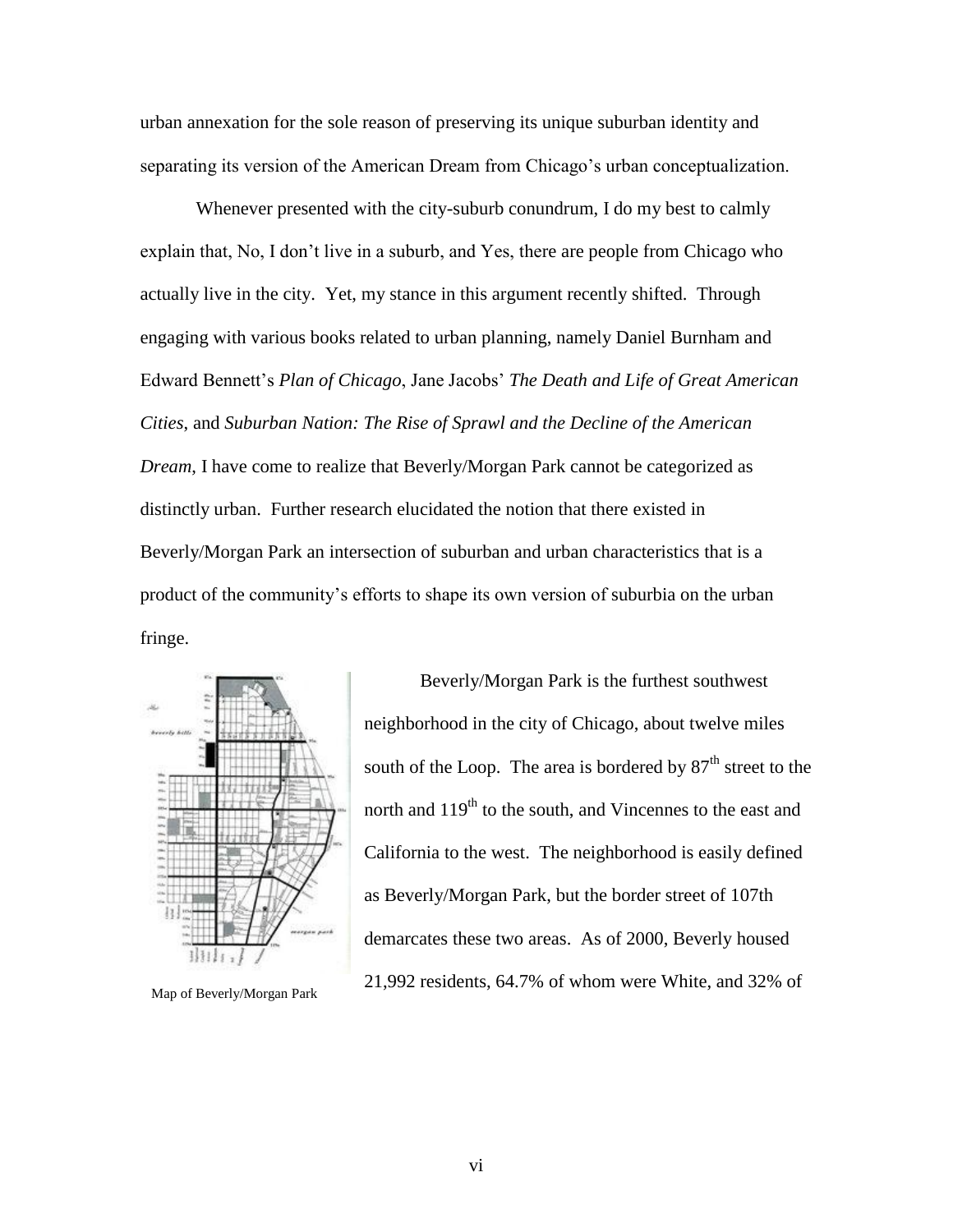whom were African-American.<sup>3</sup> In contrast, Morgan Park retained 25,226 residents, 30.9% white and 67% African-American. The neighborhood's current demographics belie its history as a contested space for upwardly mobile African American families, who fought upper-middle class Whites for the right to live in their community.

Chicago, as often noted, is a city of neighborhoods. The term "neighborhood" presents an amicable characterization of Chicago, yet one does not have to look too far to realize that these nominal distinctions blur the over-complicated mess of racial, ethnic, and class-based identities that compose each individual neighborhood. Surely, defining one or many neighborhoods can be based on an understanding of natural or manmade boundaries, institutions, or police districts, but the importance of these somewhat static factors are also subject to more malleable social networks, population demographics, and resident perceptions.

Though a plethora of urban planners and sociologists have studied and developed definitions of neighborhoods from these characteristics,  $4$  it is only fitting in this project that neighborhoods are analyzed through the lens of the University of Chicago's Social Science Research Committee's concept of "Community Areas." In the 1920s, sociologists at the University of Chicago who analyzed demographic data on Chicago's regions came up with 75 distinct Community Areas based on the criteria of "(1) the settlement, growth, and history of the area; (2) local identification with the area; (3) the local trade area; (4) membership in local institutions; and (5) natural and manmade barriers (e.g. the Chicago River, railroad lines, local transportation routes, and parks and

<sup>3</sup> Ellen Skerrett, "Beverly and Morgan Park," *The Encyclopedia of Chicago Online* The Chicago History Museum <encyclopedia.chicagohistory.org>

<sup>4</sup> Jacobs, Burnham, CNU…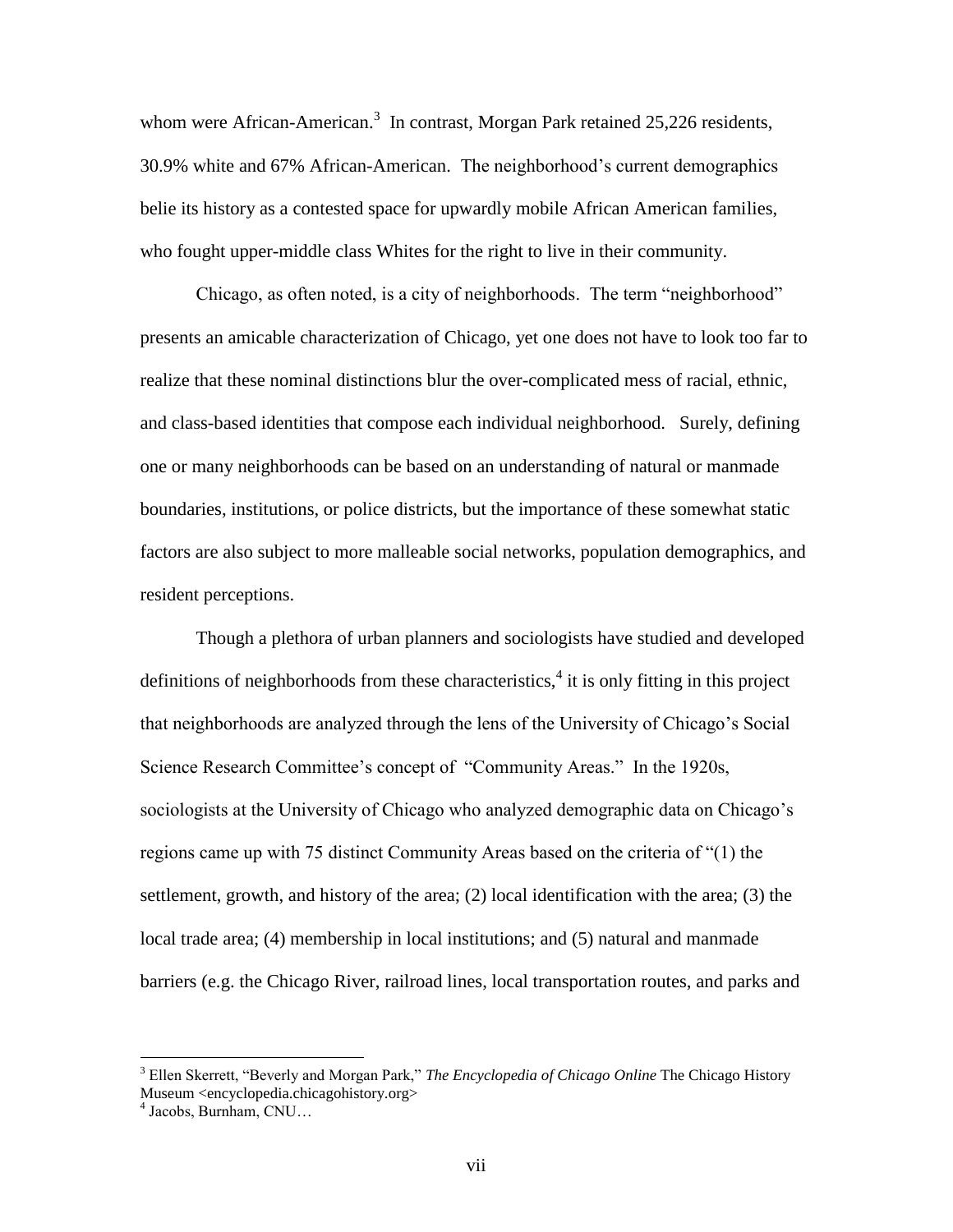boulevards)"<sup>5</sup> The researchers' distinctions are by no means indicative of entire individual neighborhoods, as a variety of sub-areas often comprise one Community Area $<sup>6</sup>$ </sup> Compilers of data on Chicago acknowledge the complex nature of neighborhoods as "extremely susceptible to individual interpretation and variation," but argue that the concept of the Community Areas has led to widespread recognition of a familiar and oftused set of study boundaries. The boundaries have become the common criteria from which municipal records, analyses, and programs are based. Further, the original researchers' collaboration with the United States Bureau of the Census resulted in a direct correlation between Community Area and federal census tract that has allowed for an abundance of compiled data on each Area. Also, the historical usage of Community Areas dating back to the 1920s provides a consistency of analysis over a great span of time.

Though neighborhood boundaries may waver, grow, or disappear, the Community Area boundaries represent an effort to maintain a "constant set of sub-areas in the city within which changes in the social, economic and residential structure may be monitored and analyzed." It is for this reason that Beverly/Morgan Park is analyzed in this project as a Community Area defined by the University of Chicago researchers within the context of the larger metropolis.

Daniel Burnham and Edward Bennett's *Plan of Chicago,* as well as other seminal planning texts, are essential to understand the city's tradition of planning. Chicago is a

<sup>&</sup>lt;sup>5</sup> "Chicago Comprehensive Neighborhood Needs Analysis," compiled by Melaniphy & Associates, published by the City of Chicago, 1982. Accessed through the Municipal Records Department, Harold Washington Library Center, Chicago.

 $6$  For example, the Beverly Community Area from  $87<sup>th</sup>$  to  $95<sup>th</sup>$  streets includes a variety of sub-areas, like North Beverly and West Beverly, in which residents align themselves by parish boundaries, like St. John Fisher in West Beverly and Christ the King in North Beverly.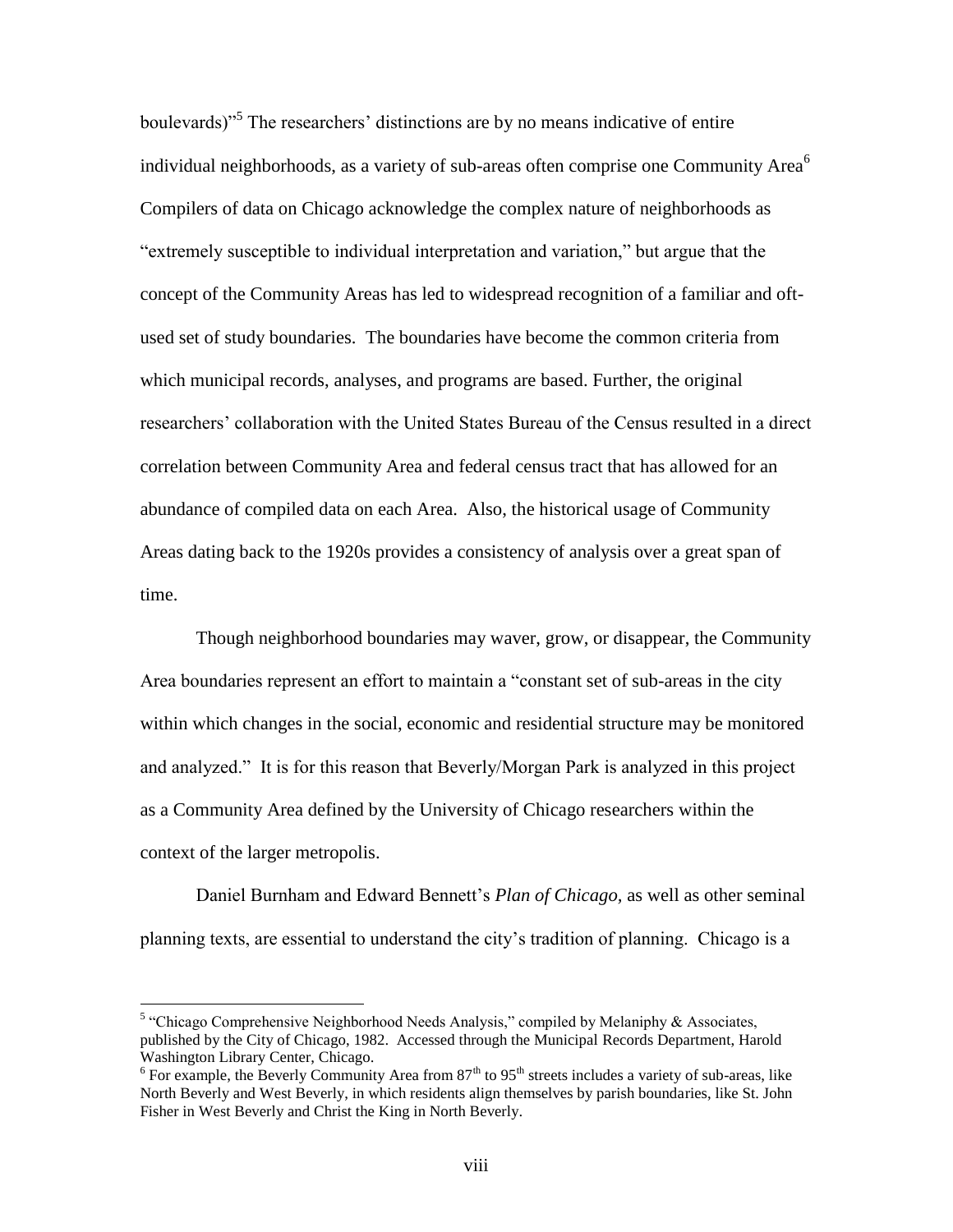city defined by its dense commercial center, gridded street pattern, public green spaces, and residential neighborhoods.<sup>7</sup> Burnham and Bennett contended that the successful integration of streets, transportation systems, and open space would foster civic identity and ultimately create a successful urban landscape. Burnham's statement regarding the 1893 Columbian Exposition "Make no small plans" ignited an excitement for developing Chicago as a cultural and commercial epicenter in the early  $20<sup>th</sup>$  century.<sup>8</sup> Though the planners' vision is presented as a seamless masterpiece, it neglects residential neighborhoods and instead applies itself to developing the city center. This oversight does not negate the *Plan of Chicago*'s usefulness as a seminal text of urban planning, as the *Plan* will provide a general outline of streets' importance in fostering accessibility. The 1909 publication is also integral to understanding the excitement for regional expansion during the time of Beverly/Morgan Park's incorporation into the Chicago municipality.

While the *Plan* offers a general understanding of the metropolitan skeleton, Jane Jacobs provides intimate snapshots of the intricacies of urban life in *The Death and Life of Great American Cities*. These individual examples are not without overarching importance, though, as they are most often related to urban predicaments unaddressed by regional planners like Burnham and Bennett. Specifically, her analysis of the uses of streets will provide a tangible background for Morgan Park residents' response to street and sidewalk development in the late nineteenth and early twentieth centuries.

Suburbanization is often categorized into two distinct time periods, namely preand post-automobile developments. In general, pre-automobile suburbanization is

<sup>7</sup> Aric Lasher and R. Samuel Roche, *Plans of Chicago* (Chicago: University of Chicago Press, 2009) 2.

<sup>8</sup> Daniel Burnham and Edward Bennett, *Plan of Chicago* (Chicago: Commercial Club of Chicago, 1909)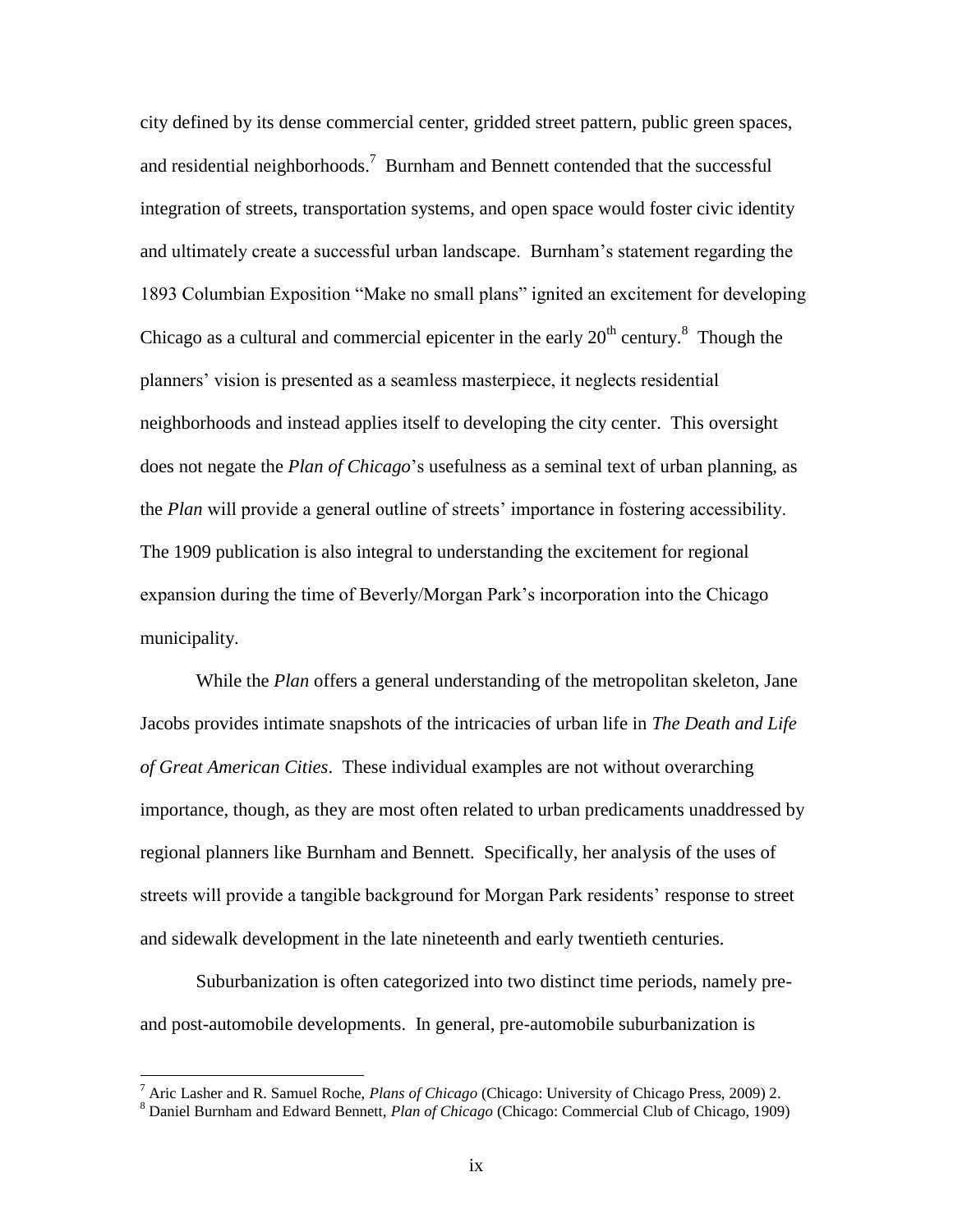characterized by proximity to railroads while post-automobile suburbanization is defined by dependence on the automobile. The Congress for the New Urbanism is a group of



automobile suburban sprawl by reasserting the positive elements of urban development. *Suburban Nation: The Rise of Sprawl and the Decline of the American Dream* is a pointed account of

urban planners and architects that are

actively responding to the effects of post-

Residential development characteristic of suburban sprawl—similar houses situated on culde-sacs.

 $\overline{a}$ 

suburbanization's negative effects in America and will be used as a comparative text.<sup>9</sup>

This project will provide examples of the Beverly/Morgan Park community reacting to its surrounding environment through neighborhood planning, and will analyze these reactions as the way in which the community mediated the pressures of white flight and suburban sprawl. I will use the three aforementioned texts, and others, to formalize Beverly/Morgan Park as a suburban enclave within an urban setting. Three distinct time periods in the neighborhood's history will be focused on because of their importance in shaping the community's identity. Part I will provide a narrative of Beverly/Morgan Park's origins in the late nineteenth century. I will present the developing neighborhood as both a facet of Chicago's regional expansion along the railroad lines, as well as a unique community attempting to preserve its established identity when faced with annexation by Chicago. Part II offers a more politicized view of Chicago's residential and racial landscape. In the late 1960s and 1970s, shifting racial demographics in

<sup>9</sup> Andres Duany, Elizabeth Plater-Zyberk, and Jeff Speck, eds., *Suburban Nation: The Rise of Sprawl and the Decline of the American Dream* (New York: North Point Press, 2000)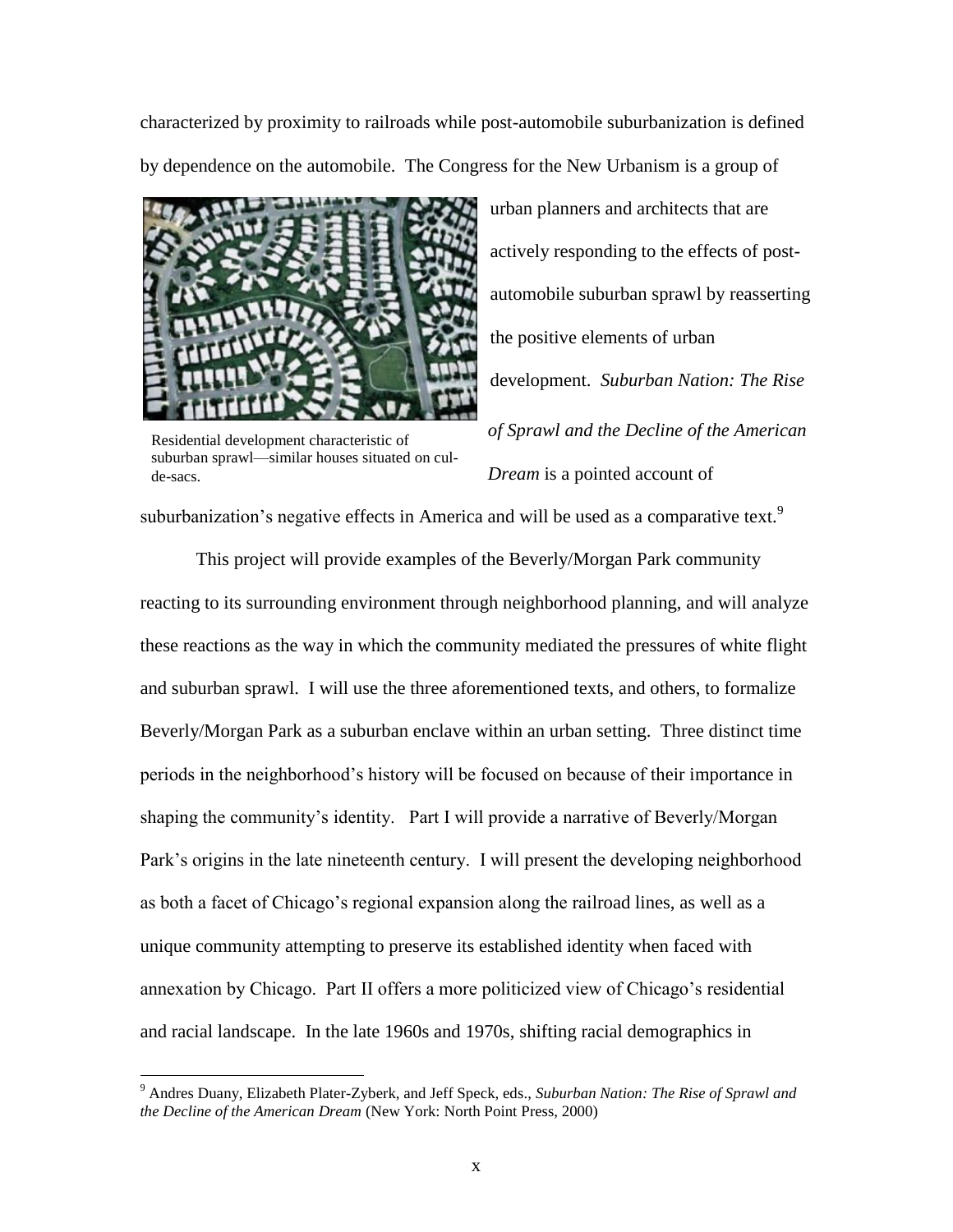Chicago's urban center presented a threat to the essentially all-White Beverly/Morgan Park neighborhood. The community responded by attempting to redefine and reassert its identity, similar to the way it responded in the late nineteenth century. Part III focuses on the most recent example of controversial community planning with the imposition of culde-sacs in North Beverly in the 1990s. I will argue that the community's actions in this case were founded in the trends exhibited in the previous two instances, though redefining the traditional street grid was not appropriate in Chicago's modern racial landscape.

More importantly, I will use my examination of Beverly/Morgan Park in order to formulate an argument about the importance of urban neighborhoods in the American Landscape. Literature on suburbia often invokes conceptualizations of the American Dream, but little is devoted to urban conceptualizations. Suburbia, as the typified American Landscape, is built on the foundation of Individualism and Exceptionalism. Individuality is the overwhelming theme of the American Dream, supported by the integral aspects of homeownership, automobile use, and exclusivity. Judging by the rampant expansion of suburban sprawl on the foundations of single-family homes and dependence on the automobile, everyone is attaining the American Dream. Yet, something about the unremarkable characteristics of suburbia is offensive to the notions of America and of dreams. Shouldn't Americans be pulling themselves up from their bootstraps with the dream of living in something a bit more aesthetically pleasing than a cookie-cutter house with an attached garage in a planned subdivision named after the forest it replaced? And, if they are able to live somewhere else than a cul-de-sac, how do

xi